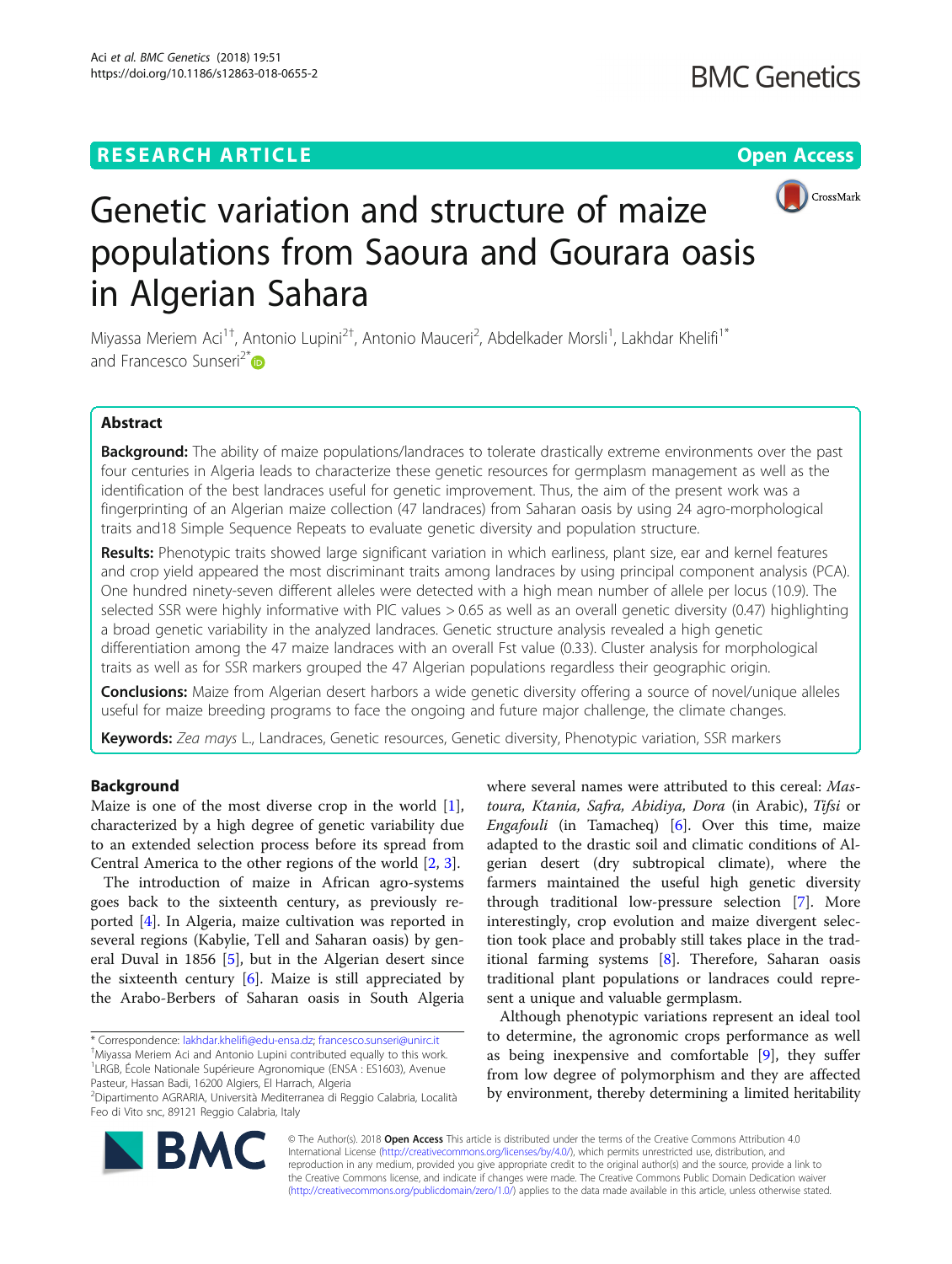in germplasm collections [\[10\]](#page-8-0). By contrast, DNA-based molecular markers, as microsatellite (Simple Sequence Repeat, SSR), are so far the most used for large scale maize genetic diversity analysis and population structure being highly polymorphic, codominant, abundant in the genome and highly reproducible  $[11–18]$  $[11–18]$  $[11–18]$  $[11–18]$  $[11–18]$ . However, morphological and molecular characterizations are both essential and complementary to study and manage genetic diversity in maize germplasm as well as other crops.

Although maize germplasm from Algerian desert was recently studied by phenotypic and genetic analysis [[7](#page-8-0), [19](#page-8-0)], to date the genetic maize pool available in Algeria is not completely evaluated. In particular, Djemel et al. [[7](#page-8-0)] reported a preliminary approach using 10 open-pollinated populations based only on agronomic evaluation, whereas Aci et al. [[19](#page-8-0)] showed genetic analysis of a limited number (15) of Algerian maize populations and therefore not representative of Algerian germplasm. The aim of the present paper was to fingerprint a large collection of Algerian maize landraces (47) from Saharan oasis by both phenotypic traits and molecular markers (18 SSRs) to evaluate genetic diversity and populations structure useful to select genotypes harboring traits of agronomic interest for future breeding programs.

# Results

# Morphological diversity

ANOVA showed a significant block effect for 4 out of 24 traits (DA, KT, 1000 KW and HMC). The seven checks in each replicate significantly differed for many traits except EMG, EV, ASI, ED, EL, HMC and KYP, whereas landraces significantly differed for 13 out of 24 traits including DS, DA, EH, PLH, ERN, ED, CD, RD, KL,KW, EW, 1000 KW and HMC (Additional file [1:](#page-7-0) Table S4).

The basic statistics of quantitative traits were calculated among all landraces (Table [1\)](#page-2-0). According to the coefficient of variation (CV%), Algerian maize landraces displayed a wide phenotypic variation for ASI (125%), EH (43.88%) PLH (28.50%), KYP (36.15%) and EW (35.43%). By contrast, the lowest variations were observed for kernel features (KL, KW, KT and K%), phenological traits (DA and DS) and ED. The remaining traits showed intermediate levels of variation. At early developmental stages rather all the landraces showed a significant EV, where ENR appeared the most vigorous (Table [1\)](#page-2-0). The earliest landrace was EHA with 69.5 and 68 days after sowing to silking and anthesis, respectively, whereas the latest was KMA (98.52 and 97 days after sowing to silking and anthesis, respectively). A short mean ASI (anthesis -silking interval) was scored (1.22 days), which ranged from 2.52 to 4.47 in BEC and BML, respectively (Table [1](#page-2-0)), and negative values were detected for seven landraces (DHT, BEC, KTA, DDL, ONA, TIF and AGU). The mean values of PLH and EH

was 127.63 and 43.22 cm, respectively; KMA showed the highest (260 cm and 85.70 cm, respectively), while the lowest PLH and EH (79.41 cm and 17.40 cm) were observed in landraces AGU and MNS, respectively (Table [1](#page-2-0)). NEP ranged from 1.79 (YAK) to 3.19 (AGU). The mean KL was 11.05 mm, the longest value was observed in BSA2 (11.13 mm), while TKR recorded the shortest ones (7.84 mm). BHT and AOR2 showed the highest and lowest values in KW (10.18 and 7.71 mm, respectively), whereas BYA and AOR2 recorded the slimmest and the thickest kernel (KT range from 5.28 to 4.10 mm, respectively). The average KYP was 1.02 Mg ha<sup>-1</sup>ranging from 1.18 (KEK) to7.04 (KMA). However, BTH showed the highest 1000 KW (323.6 g) whereas TBN recorded the lowest value (139.95 g) (Table [1\)](#page-2-0).

The correlations among agro-morphological traits were included in Additional file [2:](#page-7-0) Table S5. The highest significant positive correlation was between DS and DA ( $r = 0.97$ ) followed by PLH and EH  $(r = 0.92)$ . Interestingly, KYP is highly correlated with PLH and EH, DA and DS, ERN and NKR, while others significant correlations between traits were observed (Additional file [2](#page-7-0): Table S5). A limited number of highly significant negative correlations was found, such as KT with DS and DA ( $r = -0.51$  and  $-0.46$ , respectively), ERN and KW ( $r = -0.39$ ), K% and 1000 KW  $(r = -0.62)$  (Additional file [2:](#page-7-0) Table S5).

PCA based on agro-morphological traits displayed three principal components that contributed for 65% to overall phenotypic variability among the Saharan maize landraces (Additional file [3:](#page-8-0) Table S6). In particular, the PC1 explained 44.29% of total variation, where ear features, earliness, PLH and EH as well as KYP appeared those mainly involved. The PC2accounted for 11.35% of total variation and the traits involved were 1000 KW, kernel sizes and NEP (Additional file [3](#page-8-0): Table S6). Furthermore, EV, ASI and KP were traits contributing to the PC3 (9.35% of the total phenotypic variation).The first two PCs (55.64%) were able to distinguish the maize landraces according to their major contributing traits (Additional file [4](#page-8-0): Figure S1). Genetic dissimilarity was calculated from agro-morphologic data by cluster analysis based on Euclidean distance and Ward's method and displayed as heatmap too. Cluster analysis grouped the 47 landraces into three main clusters with distinguished genetic profiles (Fig. [1](#page-3-0)). The first enclosed the 15 early maturing, short stature and lowest yield landraces. The second cluster grouped 20 landraces with great kernels and high 1000 KW but with the lowest NEP. The third and last cluster was mainly composed of highly vigorous landraces with long ASI and the highest KYP.

# Genetic diversity

SSR summary statistics and genetic indexes among 47Saharan maize landraces are reported in Table [2](#page-4-0). All 18 SSR loci, evenly distributed throughout maize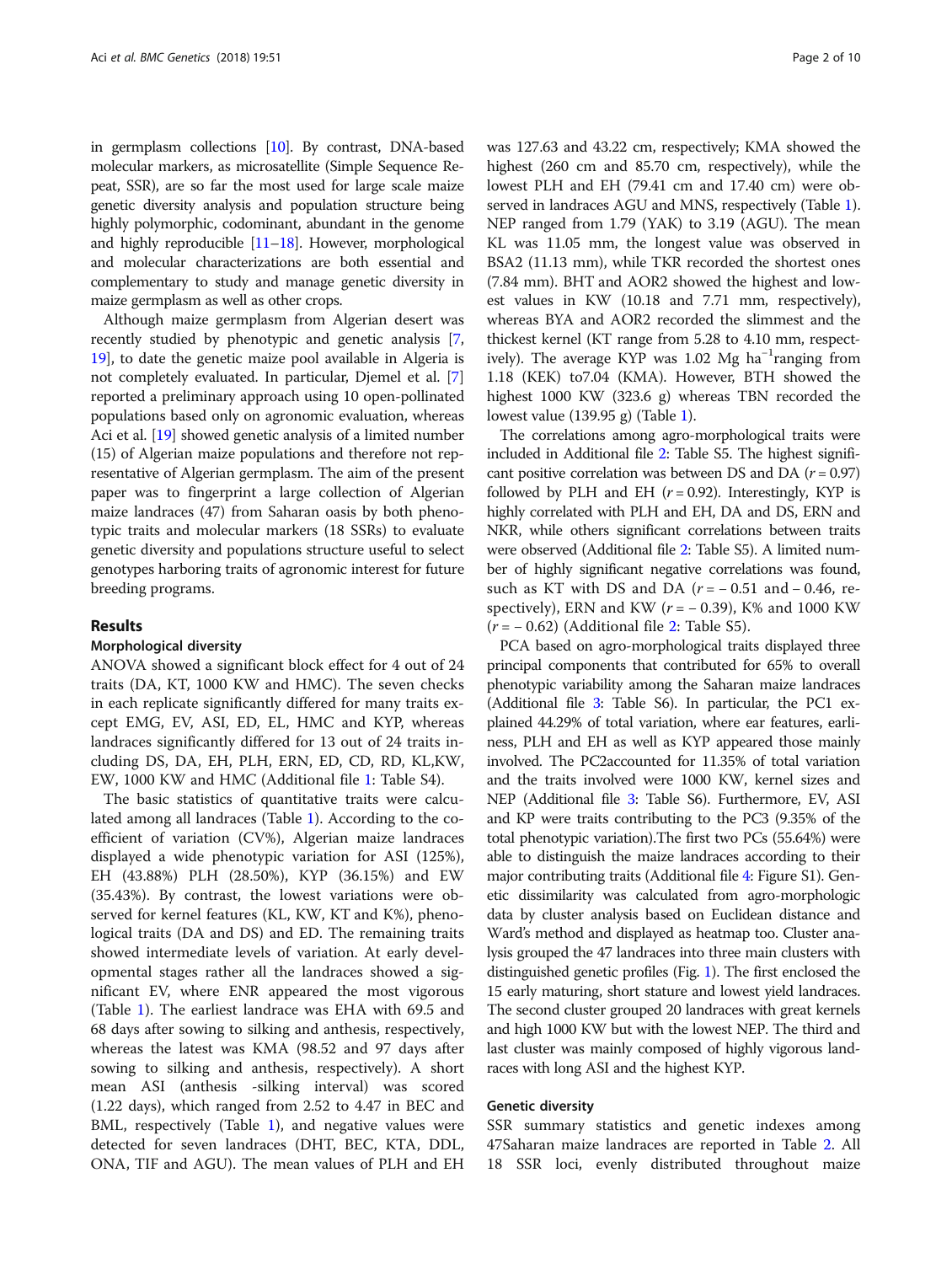<span id="page-2-0"></span>**Table 1** Means and variation of agro-morphological traits in the 47 Algerian maize landraces

| Variable                                                 |        |       |        | Min     |                  | Max    |            |              |
|----------------------------------------------------------|--------|-------|--------|---------|------------------|--------|------------|--------------|
|                                                          | Mean   | SD    | CV %   | Value   | Landrace         | Value  | Landrace   | Significance |
| Emergence (EMR, %)                                       | 70.60  | 10.75 | 15.23  | 48.73   | SAN              | 92.06  | KAB        | ns           |
| Number of days to reach 50% of the finale % of emergence | 12.48  | 1.96  | 15.71  | 8.76    | <b>BML</b>       | 16.62  | <b>KMA</b> | ns           |
| Early Vigor (EV, 1-9)                                    | 5.72   | 0.99  | 17.36  | 3.57    | ZDB <sub>2</sub> | 7.43   | <b>ENR</b> | ns           |
| Days to Silking (DS, days)                               | 80.65  | 6.33  | 7.85   | 69.52   | EHA              | 98.53  | <b>KMA</b> | ***          |
| Days to Anthesis (DA, days)                              | 79.43  | 6.57  | 8.28   | 68.00   | EHA              | 97     | <b>KMA</b> | ***          |
| Anthesis Silking Interval (ASI, day)                     | 1.22   | 1.54  | 125.98 | $-2.52$ | BEC              | 4.47   | <b>BML</b> | ns           |
| Number of Leaves (NL, #)                                 | 4.85   | 0.52  | 10.68  | 4.01    | <b>MSN</b>       | 6.71   | <b>KMA</b> | ns           |
| Number of Ears Plant <sup>-1</sup> (NEP, #)              | 2.55   | 0.35  | 13.89  | 1.80    | YAK              | 3.19   | AGU        | ns           |
| Ear Height (EH, cm)                                      | 43.22  | 18.96 | 43.88  | 17.40   | <b>MNS</b>       | 85.7   | <b>KMA</b> | ***          |
| Plant Height (PLH, cm)                                   | 127.63 | 36.37 | 28.50  | 79.41   | AGU              | 260.01 | <b>KMA</b> | ***          |
| Ear Row Number (ERN, #)                                  | 11.11  | 1.69  | 15.23  | 8.39    | <b>BTH</b>       | 16.96  | <b>KMA</b> | ***          |
| Number of Kernel per Row (NKR, #)                        | 27.00  | 4.55  | 16.86  | 16.21   | <b>ENR</b>       | 40.21  | <b>KMA</b> | ns           |
| Ear Length (EL, cm)                                      | 13.41  | 2.27  | 16.97  | 8.19    | <b>TKR</b>       | 19.76  | <b>KMA</b> | ns           |
| Ear Diameter (ED, cm)                                    | 3.51   | 0.34  | 9.68   | 2.93    | DDL              | 4.56   | <b>KMA</b> | $***$        |
| Cob Diameter (CD, cm)                                    | 2.31   | 0.27  | 11.65  | 1.88    | <b>TKK</b>       | 3.08   | GHT        | $***$        |
| Rachis Diameter (RD, cm)                                 | 1.30   | 0.19  | 14.53  | 1.01    | <b>TKK</b>       | 1.84   | <b>KMA</b> | $\ast$       |
| Kernel length (KL, cm)                                   | 9.07   | 0.73  | 8.05   | 7.84    | <b>TKR</b>       | 11.13  | BSA2       | $***$        |
| Kernel Width(KW, cm)                                     | 8.56   | 0.48  | 5.60   | 7.71    | AOR <sub>2</sub> | 10.18  | <b>BTH</b> | $\ast$       |
| Kernel Thickness(KT, cm)                                 | 4.65   | 0.27  | 5.89   | 4.10    | AOR <sub>2</sub> | 5.28   | <b>BYA</b> | ns           |
| Kernel proportion(K%)                                    | 0.83   | 0.05  | 6.22   | 0.70    | SAN              | 0.92   | <b>TKK</b> | ns           |
| Weight of 10 ears (EW, Kg)                               | 0.78   | 0.28  | 35.44  | 0.37    | <b>TKR</b>       | 1.8    | <b>KMA</b> | $***$        |
| 1000 Kernel Weight (1000KW, g)                           | 230.97 | 43.07 | 18.65  | 139.95  | <b>TBN</b>       | 323.59 | <b>BTH</b> | ***          |
| Moisture content at harvest % (HMC)                      | 11.50  | 2.34  | 20.37  | 6.10    | <b>TKR</b>       | 18.16  | BEC        | $\ast$       |
| Kernel yield per plot (KYP, Mg ha <sup>-1</sup> )        | 2.82   | 1.02  | 36.15  | 1.18    | KEK              | 7.03   | <b>KMA</b> | ns           |

EMR% emergence, T<sub>50</sub> (day) number days to reach 50% of the final germ, EV early vigor, DS days to silking, DA days to anthesis, ASI anthesis silking interval, NL number of leaves, NEP number of ears plant<sup>−1</sup>, EH (cm) ear height, PLH (cm) plant height, ERN ear row number, NKR number of kernel per row, EL (cm) ear length, ED (cm), ear diameter, CD (cm) cob diameter, RD (cm), rachis diameter, KL (cm) kernel length, KW (cm) kernel width, KT (cm) kernel thickness, KP of kernel, EW (Kg) weight of 10 ears, *1000KW (*g)1000 kernel weight, HMC moisture content at harvest, *KYP (Mg ha*<sup>− 1</sup>) Kernel yield per plot  $(* = 0.01 < p < 0.05; ** = 0.001 < p < 0.01;*** = p < 0.001)$ 

genome, were polymorphic. A high number of alleles (197) were detected in bulked DNA samples; allele numbers observed for each locus ranged from 6 (phi127) to 20 (umc1222) with an average of 10.94 alleles per locus (Table [2](#page-4-0)). The mean effective number of alleles (Ae), the total gene diversity (H) and Shannon's information index (I), commonly used to assess population genetic diversity, were also estimated (Ae = 1.92, H = 0.46 and  $I = 0.84$ ) exhibiting the highest values for  $umc1335$  (Ae = 3.00, H = 0.67 and  $I = 1.45$ ) and the lowest for *phil27* (Ae = 1.33, H = 0.25 and  $I = 0.47$ ) (Table [2\)](#page-4-0). Furthermore, the polymorphism information content (PIC) ranged from 0.86 (umc1335) to 0.31 (phi127) with an whole average value of 0.62 (Table [2\)](#page-4-0). Total genetic differentiation Fst was moderate (0.33), while an excess of homozygotes was observed in our Algerian maize gene pool. A set of 18unique alleles were detected at 14 different SSR loci in the analyzed landraces, and the highest number was recorded in

 $umc1222$  (3 out of 20 alleles) as well as in  $umc1403$  (2 out of 7). Thirteen landraces out of the 47 revealed unique alleles (Additional file [5:](#page-8-0) Table S7); the highest number was detected in DHT (3).

Average of different alleles (Na) was the highest in YAK (4.53) and the lowest in EID (2.63), and gene diversity (H) of a single landrace ranged from 0.38 (EID) to 0.60 (YAK). (Additional file [5:](#page-8-0) Table S7).

Finally, the analysis of the molecular variance (AMOVA) revealed that genetic diversity within populations contributes to 70% of overall genetic diversity (Additional file [6](#page-8-0): Table S8).

# Cluster analysis and genetic structure

Cluster analysis based on SSR data was performed using the genetic distances of Nei and Li [\[20](#page-8-0)] and UPGMA algorithm (Fig. [2\)](#page-5-0). Forty-seven landraces were classified in three large clusters (from A to C) and two landraces as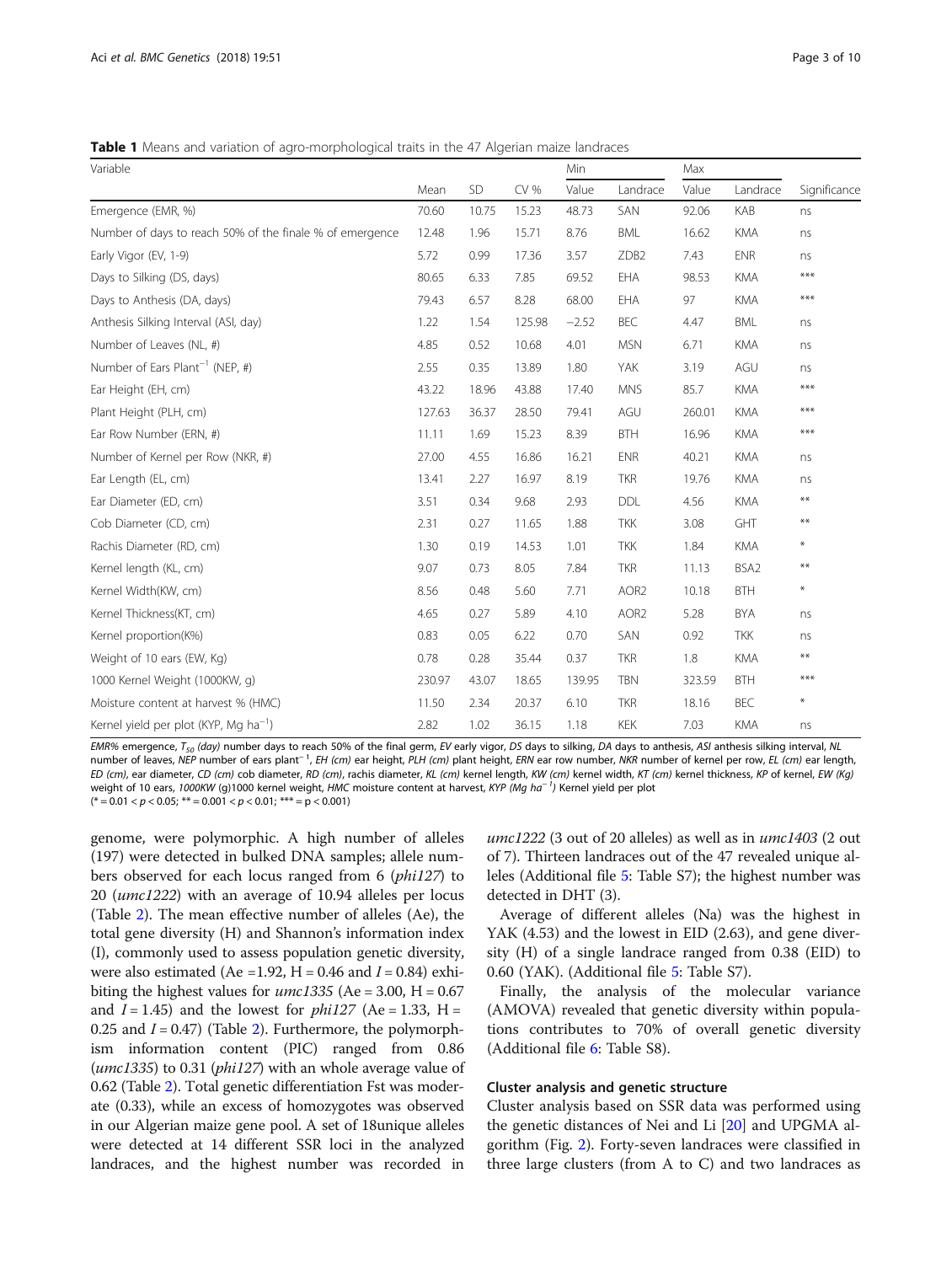<span id="page-3-0"></span>

out-groups. In particular, cluster A enclosed the highest number of landraces (29), clusters B and C encompassed 14 and 2 landraces, respectively, while the landraces GHT and OAU were the out groups. The highest genetic distance was recorded between cluster C and A, while the lowest was observed between clusters A and B and the landraces OAU and GHT. The average gene diversity was the highest within cluster A and it was higher than total genetic diversity (Additional file [7:](#page-8-0) Table S9).

The correlation coefficient  $(r = -0.15, P < 0.001)$  for the two clustering matrices tasted by Mantel's test revealed a highly significant but negative correlation between the agro-morphological and SSR information.

The differences among landraces were further highlighted by STRUCTURE analysis. The optimum number of genetic groups (K) within our collection was determined K = 2 based on  $\Delta K$  peaks (Fig. [3](#page-5-0)). Considering the admixture coefficient  $(Q) \ge 0.9$  as the assignment probability of each population to a group, it was possible to assign 32 and 13 populations to group 1 (red) and 2 (green), respectively (Fig. [3\)](#page-5-0). Two populations, BML and TKK, exhibited Q values of 0.686 and 0.88, respectively, thus showing an admixture genetic structure. Finally, allele frequency divergence between populations was 0.0479, while mean genetic distance within population was 0.6575 and 0.6012 for group 1 and 2, respectively.

# **Discussion**

Landraces represent an odd genetic resource for crops with a high genetic variation useful for modern breeding programs [\[17](#page-8-0)]. Approximately only 5% of maize genetic diversity is reported to be in commercial use [\[21](#page-8-0)], while the remaining germplasm have been neglected due to undesirable traits, such as low yield. In maize, landraces are low yielding varieties, but their large genetic diversity ensure crop adaptation to different stresses appearing adequate to meet the ongoing and future major challenge, the climate changes [\[22](#page-8-0)].

Therefore, the conservation of landraces as genetic resources and the management of such gene pools are important by ensuring suitable agronomic and genetic knowledge [[23](#page-8-0)]. In the present study, we approached a genetic diversity assessment of 47 maize landraces from Saoura and Gourara Oasis (Algeria) using both agro-morphological and molecular data.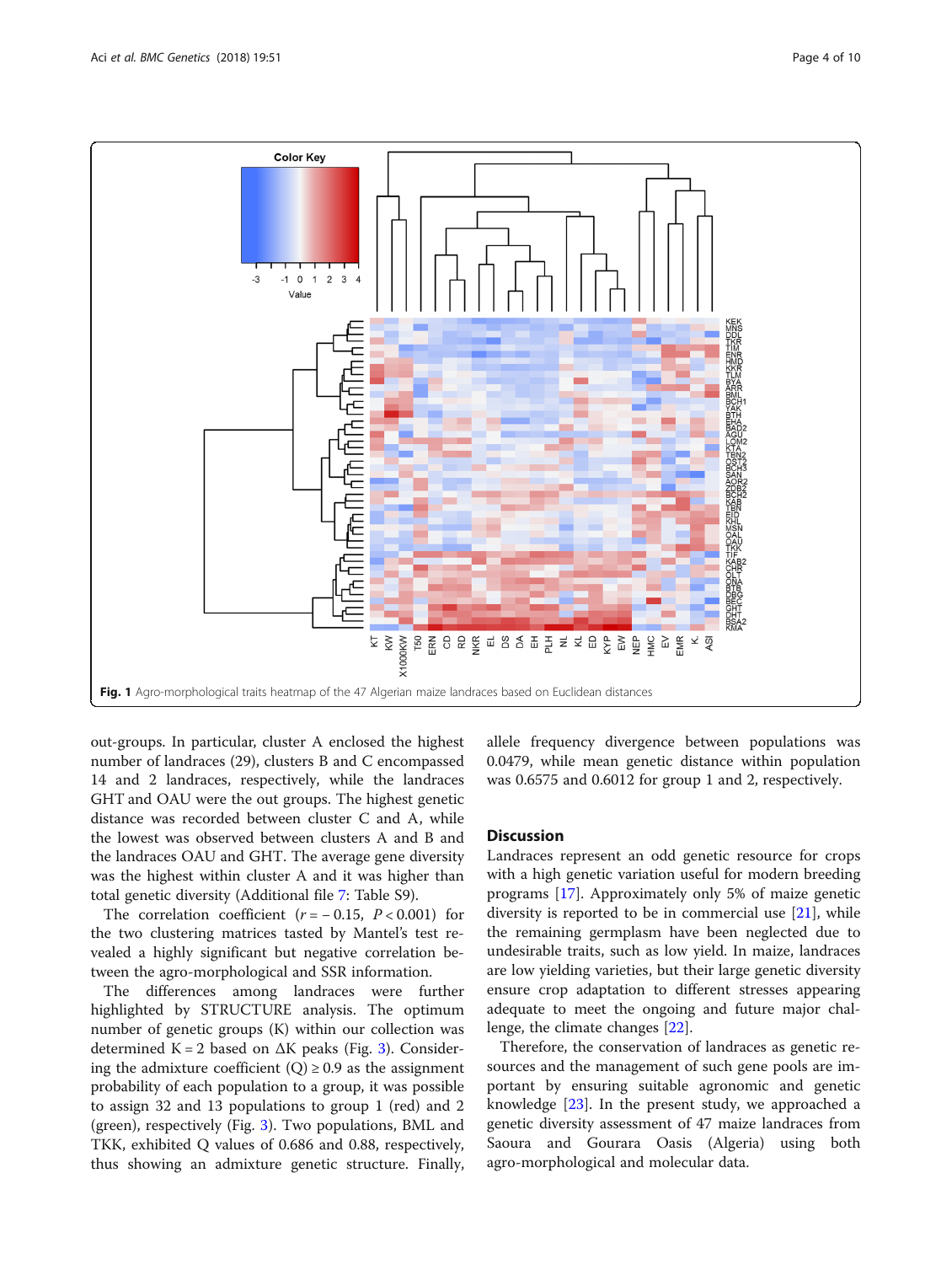<span id="page-4-0"></span>Table 2 Genetic diversity summary of statistics for 18 SSR loci across the 47 Algerian maize landraces

| Locus    | Bin   | Range size | A      | Аe    | H     | I     | PIC   | Fst   |
|----------|-------|------------|--------|-------|-------|-------|-------|-------|
| umc1222  | 1.01  | 107-190    | 20     | 2.012 | 0.503 | 0.961 | 0.701 | 0.329 |
| umc1403  | 1.03  | 113-139    | 7      | 1.715 | 0.417 | 0.730 | 0.558 | 0.305 |
| umc1335  | 1.06  | 106-158    | 19     | 3.003 | 0.667 | 1.451 | 0.858 | 0.241 |
| umc1165  | 2.01  | 112-157    | 10     | 1.483 | 0.326 | 0.591 | 0.665 | 0.622 |
| umc1265  | 2.02  | 93-119     | 8      | 1.811 | 0.448 | 0.726 | 0.735 | 0.427 |
| phi127   | 2.08  | 79-153     | 6      | 1.333 | 0.250 | 0.473 | 0.313 | 0.299 |
| bnlg1520 | 2.09  | 162-198    | 14     | 1.499 | 0.333 | 0.608 | 0.448 | 0.351 |
| phi036   | 3.04  | 57-99      | 15     | 2.160 | 0.537 | 1.070 | 0.701 | 0.27  |
| umc1963  | 4.04  | 108-138    | 7      | 1.572 | 0.364 | 0.578 | 0.565 | 0.435 |
| umc1329  | 4.06  | 75-109     | 7      | 1.960 | 0.490 | 0.857 | 0.595 | 0.25  |
| umc1225  | 5.08  | 80-128     | 20     | 1.957 | 0.489 | 0.978 | 0.656 | 0.317 |
| umc1424  | 6.06  | $92 - 156$ | 12     | 2.624 | 0.619 | 1.258 | 0.78  | 0.239 |
| bnlg1740 | 6.07  | 93-186     | 10     | 1.801 | 0.445 | 0.788 | 0.529 | 0.215 |
| umc1545  | 7     | 43-95      | 8      | 1.923 | 0.480 | 0.803 | 0.747 | 0.381 |
| umc1327  | 8.01  | 48-101     | 8      | 2.433 | 0.589 | 1.074 | 0.71  | 0.227 |
| umc1984  | 8.03  | 77-109     | 10     | 1.742 | 0.426 | 0.801 | 0.47  | 0.164 |
| phi027   | 9.03  | 44-93      | 10     | 1.953 | 0.488 | 0.860 | 0.722 | 0.392 |
| phi059   | 10.02 | 139-215    | 6      | 1.541 | 0.351 | 0.550 | 0.438 | 0.404 |
| Mean     |       |            | 10.944 | 1.918 | 0.457 | 0.842 | 0.622 | 0.326 |

A number of alleles, Ae effective number of alleles, I Shannon's Information index [Lewontin (1972)], PIC polymorphic information content, H total gene diversity,  $F_{ST}$  the inbreeding coefficient within subpopulations relative to the total population (genetic differentiation)

#### Morphological diversity

Algerian maize is a promising source of favorable alleles for stress tolerance, but it has been neglected until recently [\[7](#page-8-0)], thus the main purpose of the current research was to overview the agro-morphological potential of Saharan maize landraces based on quantitative traits. The estimation of variance revealed significant variability among landraces, suggesting a high phenotypic diversity within the Algerian maize collection. The maize populations varied greatly for plant size, ASI, kernel yield, and 10 ears weight. KMA was the latest, the tallest and the most productive landrace exhibiting the highest grain yield. Indeed, the late maturing maize landraces characterized by short ASI were also the most productive [[24](#page-8-0)] At the phenological stages, all the landraces showed a normal flowering behavior  $(ASI = 1.22 \text{ days})$  except DHT, BEC, KTA, DDL, ONA, TIF and AGU which showed negative ASI values as a consequence of silk emergence prior to pollen emission. This feature could be a beneficial trait under drought conditions [[25](#page-8-0)] causing delay in silk emergence, increasing the synchronicity between male and female flowering as well as resulting into higher grain yield. In this respect, negative and short ASI as secondary trait employed for breeding programs for drought tolerance was previously reported

[[26\]](#page-8-0) Morphological traits were subjected to the environment influence as well as natural and human selection [[27\]](#page-8-0). The high variability among flowering behavior (days to silking and anthesis as well as ASI) and crop yield, which are related to maize adaptation to the environment [[28\]](#page-9-0), suggested that Saharan landraces were adapted to a large range of environments supported also by alternative agronomic practices in different growing maize regions. Thus, our results are in agreement with a previous report on Algerian maize landraces, which pointed out that even though the landraces originated from subtropical regions, they showed adaptation to both sub-humid and dry continental environments [\[7](#page-8-0)]. Significant correlations among agro-morphological traits were identified, representing a useful tool for directing breeding programs [\[29](#page-9-0)]. However, environment plays also a pivotal role, affecting concurrently the traits in the same or opposite direction [\[30](#page-9-0)]. Such forceful correlation between agro-morphological traits in maize was already reported [[15](#page-8-0), [31](#page-9-0)].

The principal component analysis (PCA) was performed to cluster landraces based on discriminant morphologic traits. According to Clifford and Stephenson [[32\]](#page-9-0), the first three principal components included the overall phenotypic variation, taken into account discriminant traits able to distinguish the landraces. Among them, plant size, days to flowering, yield, ear as well as kernel features, and 1000 kernel weight were highly significant for clustering maize landraces. Our results are also in agreement with Gouesnard et al. [[33](#page-9-0)], Beyene et al. [[34\]](#page-9-0) and Hartings et al. [[35](#page-9-0)], which reported flowering, plant and ear size as the most important traits for grouping French, Ethiopian and Italian landraces, respectively. Further, Sharma et al. [[36\]](#page-9-0) also reported that kernel yield and 1000 kernel weight as highly informative traits in maize differentiations. CA as well as PCA analysis were not able to distinguish maize populations from the same geographic origin being dispersed in different clusters. Similar results were already reported by Hartings et al. [[35\]](#page-9-0) and Sharma et al. [[36\]](#page-9-0), which observed a lack of relationship between clustering and landraces geographic origin. Finally, it is noteworthy that landraces from dry, of poor soil and highly radiated environments origin showed adaptation traits as shortness and early flowering, considered important sources of gene diversity for developing drought tolerant genotypes [\[31](#page-9-0), [34](#page-9-0)].

#### Genetic diversity

The first step for crop improvement strategies consist on the assessment of genetic variation and the relationships among landraces/varieties/populations. SSR markers represent an efficient tool in providing direct and reliable information for a helpful management and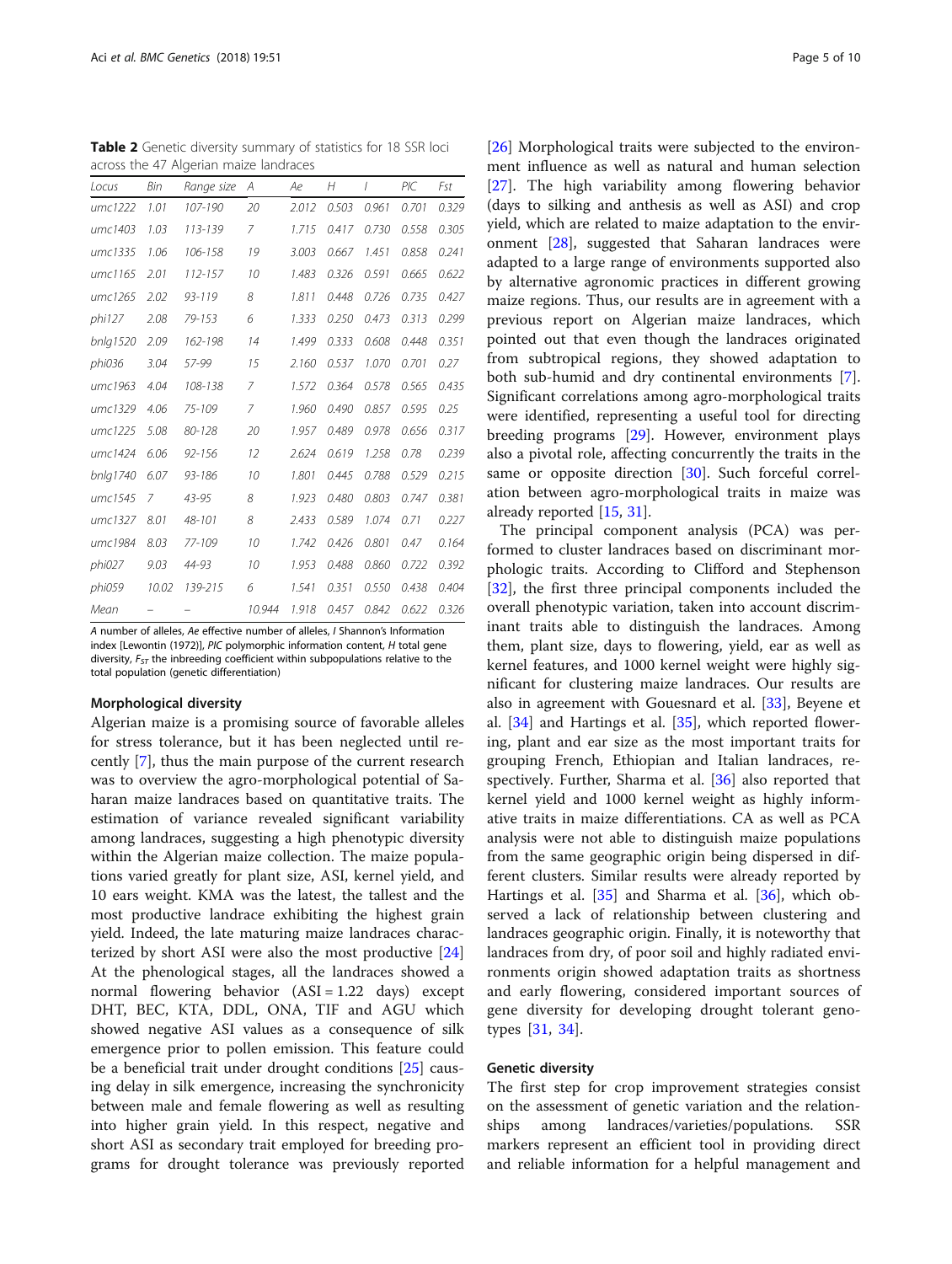<span id="page-5-0"></span>

conservation of germplasm collections. The genetic diversity of 47 Algerian maize landraces was analyzed in bulk fingerprinting method, leading to detect high levels of polymorphism (10.94 alleles per locus). Higher results were reported by Wasala and Prasanna [\[37](#page-9-0)], which found 13.1 alleles per locus (across 42 SSR loci) studying 48 Indian landraces. A less number of alleles per locus compared to our study were detected in maize landraces from Switzerland, Ghana and Turkey with 8, 7.3 and 6.21 alleles per locus, respectively [\[15,](#page-8-0) [38,](#page-9-0) [39\]](#page-9-0). In a previous report, 5.8 alleles per locus were detected with a 6% polyacrylamide gel electrophoresis using the same SSR set of the present work [[19\]](#page-8-0). The present study strengthened a wide genetic variation in our Algerian maize landraces from Sahara. As expected, we proved the higher efficiency of fluorescent dye labeled SSR markers, with a higher allele resolution and detection using DNA-sequencer, compared to the method adopted by Aci et al. [\[19\]](#page-8-0). The PIC average value (0.62) revealed an allelic variation in SSR loci higher than in the US germplasm (0.59), Swiss (0.52) and Ghana (0.50) maize landraces [[11](#page-8-0), [38](#page-9-0), [39](#page-9-0)]. PIC is considered as the better parameter for measuring genetic diversity than the number of alleles, taking into account the relative frequencies of each allele [[40](#page-9-0)]. This supports the informativeness of the chosen SSR to assess the Algerian maize genetic diversity.

Almost 50% of the SSR used in our study was highly informative (PIC  $> 0.65$ ) and the overall gene diversity (0.46) was higher compared to the previous report on 15 Algerian landraces  $(0.40)$  [\[19](#page-8-0)] and comparable to those found in Ghanaian landraces [\[39](#page-9-0)] and Spanish populations [[41\]](#page-9-0).

Regardless the abundance of SSR in maize genome and their high polymorphism [[12,](#page-8-0) [42\]](#page-9-0), the dinucleotide

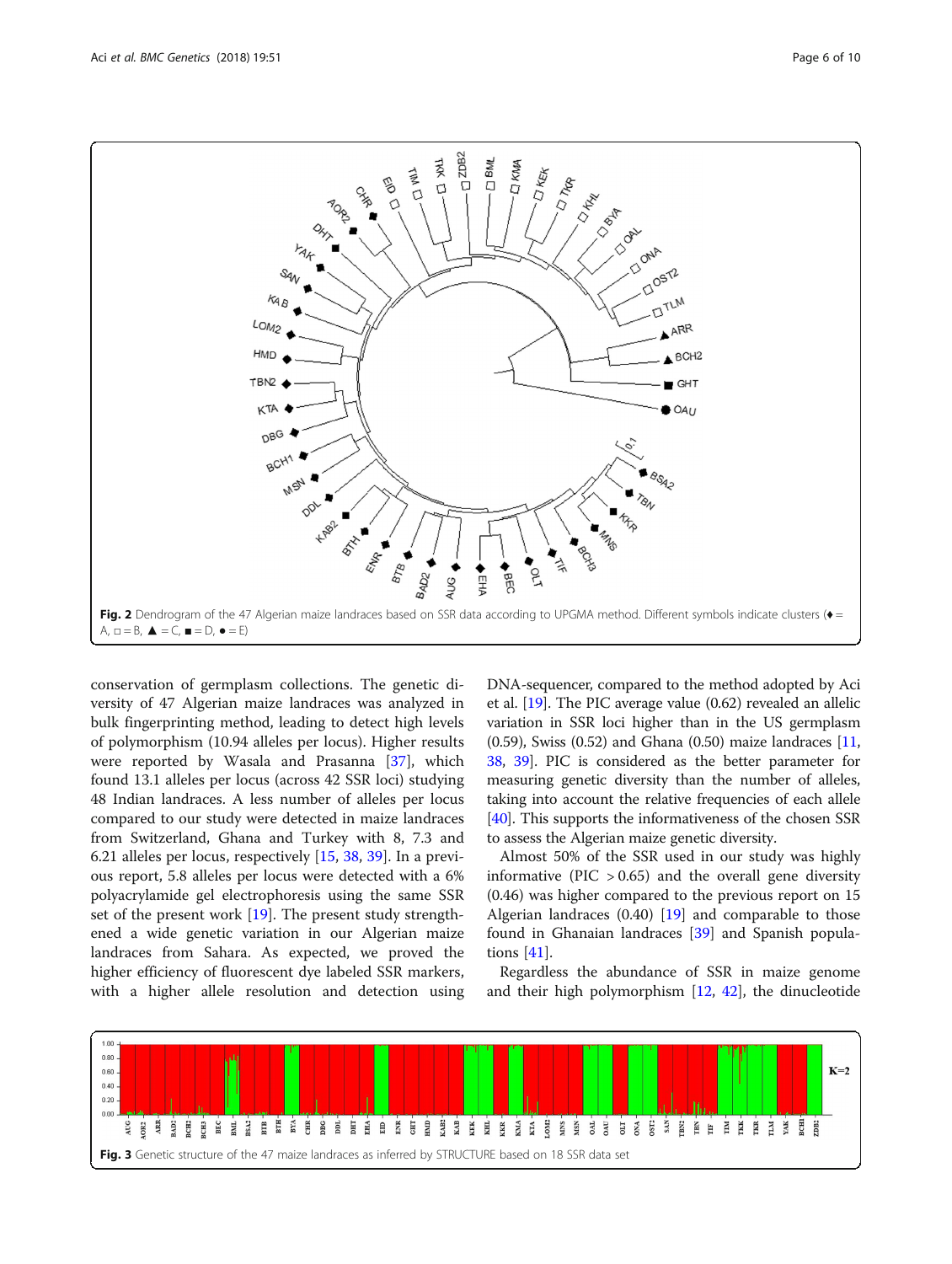motif SSR were reported to overestimate the genetic diversity and the number of alleles per locus [\[43\]](#page-9-0), because of their higher mutation rate compared to oligonucleotide motif SSR [[44](#page-9-0)]. In agreement, 7 out of 9 most informative SSR are dinucleotide repeats (umc1222 and umc1335), showing a high number of alleles (20 and 19, respectively). Furthermore, plant populations harboring unique alleles, due to SSR high mutation rate [[45\]](#page-9-0), but also to natural selection of specific alleles along the adaptation to environments  $[46]$  $[46]$ , are reported to be potential for crop improvement as source of new alleles [[47\]](#page-9-0). It is noteworthy that 18 unique alleles were identified in our maize landraces (almost 10% of total), confirming this percentage of unique alleles previously detected by Aci et al. [[19](#page-8-0)]. Choukan et al. [[48](#page-9-0)] observed 22% of unique alleles on 36 maize inbred lines from Iranby using 42 SSR, while Wasala and Prasanna [[37](#page-9-0)] led to the identification of 31% unique alleles. The present study indicated a moderate differentiation among Saharan maize landraces related to such specific allele fixation in the core set. The total genetic differentiation (Fst =  $0.33$ ) was closed to that reveled in the first report across Algerian maize landraces (Fst =  $0.31$ ) [\[19](#page-8-0)]. Similar Fst values (ranged from 0.33 to 0.35) were previously reported in maize landraces from India, Switzerland and Northern America [\[38,](#page-9-0) [45,](#page-9-0) [49\]](#page-9-0).

The population structure based on the Bayesian admixture-model is in agreement with PCA and cluster analyses as well as the geographic origin of landraces. This result appears in agree with previous studies [[42](#page-9-0), [50](#page-9-0)], which reported a lack of clustering based on phenotypes, environmental adaptation, grain color or type, and maturity.

Even if maize is an allogamous plant species, in agreement with our results, a higher genetic variation within population than among them was yet described in other studies [\[51](#page-9-0)]. Da Silva et al. [\[51](#page-9-0)] considered that SSR loci revealed higher heterozygosity within population, which produced low differentiation among them. As a result, a wide variation is engendered useful for crop improvement [[52](#page-9-0)]. Cluster analysis revealed a significant genetic diversity within and among landraces at both phenotypic and genetic levels, but failed to cluster the landraces according to their geographical origin as previously observed by Cömertpay et al. [\[15](#page-8-0)] and Noldin et al. [\[53\]](#page-9-0).

A negative correlation between morphological and genetic distance matrices was revealed by the Mantel test, in agreement with previous report on ryegrass varieties by Roldan-Ruiz et al. [[54\]](#page-9-0). This suggests that phenotypic and genetic variances are due to independent genome regions [\[55](#page-9-0)], being molecular markers selectively neutral and not always mirrored the diversity of expressed traits [\[56](#page-9-0)]. These results justify the use of both molecular and phenotypic markers, resulting complementary for assessing maize genetic diversity.

# **Conclusions**

The Algerian maize landraces hold a significant genetic diversity suggesting their potential adaptation to the extreme Sahara environment, according to genetic parameters and the clustering based on both molecular and agro-morphological markers. Four centuries of growing in the Sahara could lead to a widening of gene pool diversity in maize germplasm, due to genetic recombination, mutations, natural and human selection, as stated for plant populations by Hartl and Clark [[57\]](#page-9-0). Natural selection could gathered favorable genes for tolerance to abiotic stress. Noteworthy, in the present study the best promising tolerant landraces to abiotic stress were identified with the aim to be included in breeding programs for the development of novel water use efficient and drought tolerant maize genotypes.

# **Methods**

#### Plant material and agro-morphological descriptors

The maize germplasm used in this study consisted of forty-seven populations/landraces (a landrace of out-pollinated plant species can be defined "population") collected during 2009 and 2010 in different Oasis of South-Western Algeria (from 27°52′ to 31°37' N latitude and 0°17′ to 2°13' W longitude). In particular, six and thirty-eight populations/landraces were collected from Bechar and Adrar oasis, respectively; whereas three populations/landraces were collected from Gherdaia (1) and Saida (2) (see Additional file [8:](#page-8-0) Table S1, also for the acronym of each population/landrace).

The trial was carried out at the experimental station of the National School of Agronomy of Algiers (36° 47' N, 2° 03′E altitude 32 m) in the sub humid North of Algeria during the spring-2013 under field conditions. The experimental design was an Augmented design with three blocks [[58](#page-9-0)] and seven checks of which 2 maize populations from Iowa State University, USA (BS17 and BSL(S)C6), one population from University of Guelph, Canada (Longfellow), and 4 from Spain (Norteño, Rastrojero and Tremesino populations from the Spanish Ministry of Agriculture, and Tuy from Misiòn Biològica de Galicia, Pontevedra) were repeated in each block.

Each experimental plot consisted of one row, 30 hills per row and one grain per hill. Rows were spaced 0.70 m apart and hills were 0.20 m. The data were recorded on ten random plants for twenty-four agro-morphological traits using the standard descriptors suggested by the International Board for Plant Genetic Resources [[59](#page-9-0)] (Additional file [9:](#page-8-0) Table S2). They include plant emergence (EMG,%), number of days to reach 50% of field germination (T50, days), early vigor (EV), days to silking (DS, days), days to anthesis (DA, days), anthesis-silking interval (ASI, days), number of leaves (NL) and ears per plant (NEP), plant (PLH, cm)and ear height (EH, cm), ear row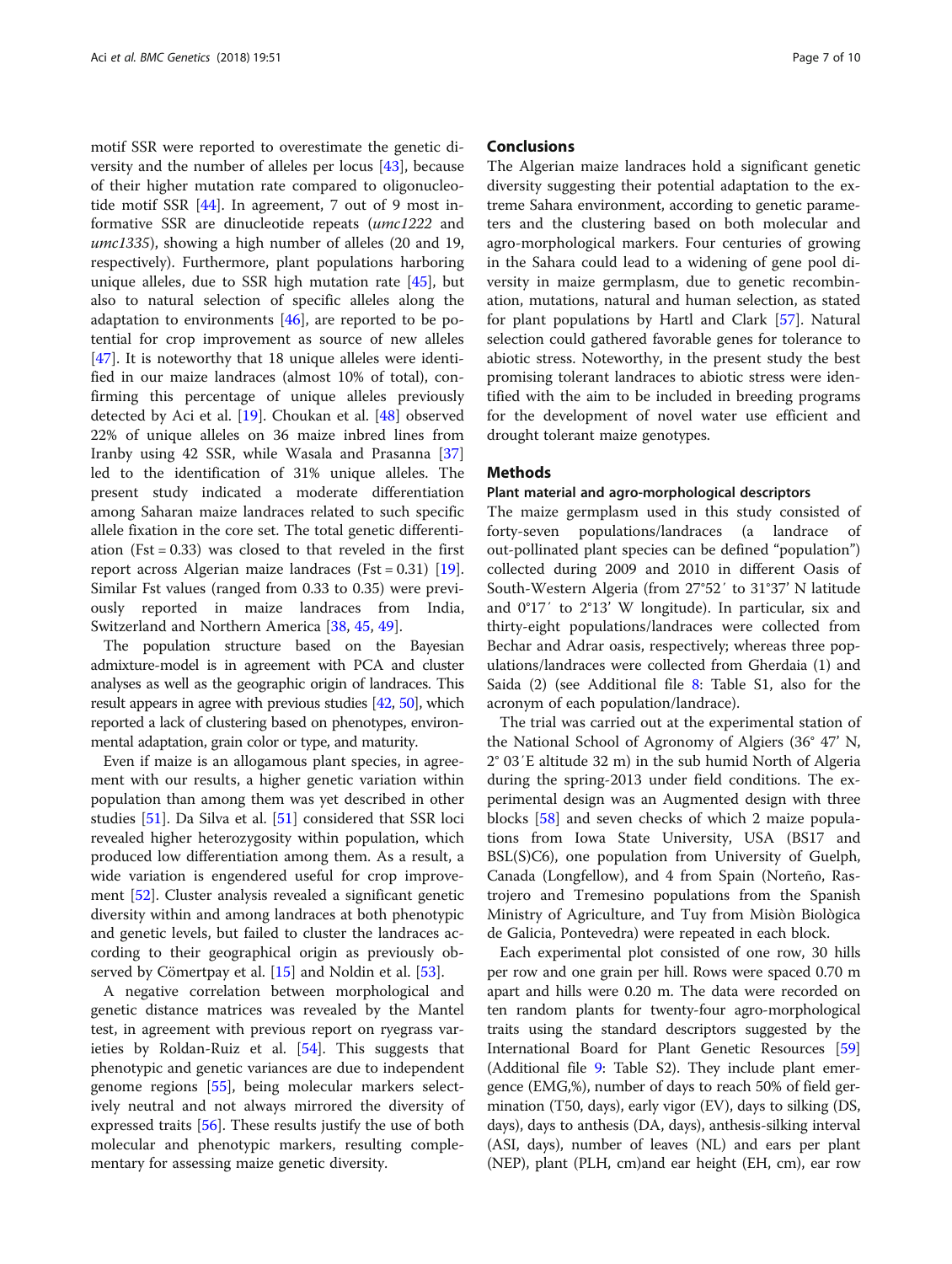<span id="page-7-0"></span>number (ERN), number of kernels per row (NKR), ear length (EL, cm) and diameter (ED, cm), cob (CD, cm) and rachis diameter (RD, cm), kernel length (KL, cm), width (KW, cm) and thickness (KT, cm), kernel proportion (K%), weight of 10 ears (EW, kg), 1000 kernel weight (1000 KW, g), moisture content at harvest (HMC, %), and kernel yield per plot (KYP, Mgha<sup>-1</sup>).

#### DNA extraction

Maize seeds of each landrace were surface sterilized for 20 min in 20% (v/v) sodium hypochlorite solution, rinsed with deionized water and transferred for germination in Petri dish (diameter 9 cm), on filter paper with 0.5 mM  $CaSO<sub>4</sub>$  at 26 °C in dark condition for one week.

The DNA pooled-sampling strategy was employed [[60](#page-9-0), [61](#page-9-0)] and the genomic DNA was isolated from 15 seedlings [[37](#page-9-0)] for each population using DNeasy Plant Mini Kit (Qiagen, Milano, Italy), according to manufacturer's protocol and its quality and quantification was assayed by BioPhotometer D30 (Eppendorf, Hamburg, Germany).

#### SSR analysis

Eighteen SSR loci were employed for genotyping the forty-seven landraces [\[19](#page-8-0)] ([http://www.maizegdb.org/](http://www.maizegdb.org/data_center/ssr) [data\\_center/ssr\)](http://www.maizegdb.org/data_center/ssr) (Additional file [10:](#page-8-0) Table S3). The PCR amplification was carried out with a Thermal Cycler 2720 (Applied Biosystem, Thermo Fisher Scientific Inc.) using specific temperature of annealing (Ta) for each primers pair. The reaction was carried out in 20 μl volume containing 20 ng DNA for each bulk, 1 U Taq DNA polymerase (Thermo Fisher Scientific Inc.), 0.32 μM reverse primer, 0.16 μM forward and 0.16 μM fluorescence (FAM) labeled universal primer M13 (− 21) as reported by  $[62]$ . PCR was programmed at 95 °C (5 min), 30 cycles 94 °C (30 s), Ta (45 s) and 72 °C (45 s) followed by 8 cycles 94 °C (30 s), 53 °C (45 s) and 72 °C (45 s), and final extension at 72 °C for 10 min. PCR products were separated by capillary electrophoresis and genotyped with an ABI PRISM 3500 Genetic Analyzer (Applied Biosystem). Allelic data were exported and selected from sequencer using Gene Mapper v.5 software (Applied Biosystem, Thermo Fisher Scientific Inc). Finally, to filter raw data, allele calling and estimate allele frequencies for each bulk and SSR locus the "FreqsR" software was used. In addition, the conversion of allele frequencies into allele sizes in individuals was carried out by "F-to-L" software [\[12](#page-8-0), [16](#page-8-0)]. Both software were run on R platform (R Development Core Team 2008).

# Statistical analysis

An augmented design was adopted to analyze the landraces for morphological traits [[58](#page-9-0)]. Means of 47 landraces were adjusted by blocking effects of the replicated checks using ACBD-R software released by CYMMYT

(International Maize and Wheat Improvement Center). Data were analyzed to find significant differences among landraces for each trait. Standardized means to remove the effects of different scales of measurements was adopted in the Principal Component Analysis (PCA) and Cluster Analysis (CA) As suggested by Clifford and Stephenson [[32\]](#page-9-0) and Guei et al. [\[63\]](#page-9-0), the first three components were used for characterizing and differentiating the landraces. For cluster analysis, data were analyzed to determine Euclidean distance based on paired group method to determine dissimilar groups among landraces. Analyses were performed using R software (R Development Core Team 2008).

To determine genetic parameters such as number of alleles (A), average of different alleles (Na), effective number of allele (e), Nei's gene diversity index (H), Shannon diversity index (I), forboth SSR loci and population GenAlex software version 6.3 was utilized [\[64](#page-9-0)]. Private alleles were determinate using GDA software ([http://hydrodictyon.eeb.uconn.edu/people/plewis/down](http://lewis.eeb.uconn.edu/lewishome/software.html)[loads/gda-1.1.win32.zip](http://lewis.eeb.uconn.edu/lewishome/software.html)), whereas the Polymorphic information content (PIC) for each SSR locus was also estimated using Cervus v. 3.0.7 software (Copyright Tristan Marshal, Field Genetic, Ltd). The Analysis of Molecular Variance (AMOVA) was also performed to analyze genetic variation among and within individuals [[65](#page-9-0)] by Arlequin software [\(http://cmpg.unibe.ch/sofware/arle](http://cmpg.unibe.ch/sofware/arlequin3)[quin35\)](http://cmpg.unibe.ch/sofware/arlequin3) testing Fst by 9999 random permutations. A dendrogram to define differences among populations was constructed based on Nei and Li [\[20\]](#page-8-0) pair-wise distances matrix and the unweighted pair group method of arithmetic clustering algorithm (UPGMA) [\[66\]](#page-9-0) using MEGA v. 6 software  $[67]$  $[67]$ .

In addition, model-based (Bayesian) clustering was performed to evaluate genetic relationship among individuals and population structure by using Software package STRUCTURE  $[68]$  $[68]$ . The program was set up and run as reported in Mercati et al. [[69\]](#page-9-0). Then, the criterion  $(\Delta K)$  of Evanno et al. [[70](#page-9-0)] was used to determine the most probable K value, in order to compensate for overestimation of subgroup number by STRUCTURE. Finally, as reported by Wang et al. [\[71\]](#page-9-0), lines with membership probabilities ≥0.90 were assigned to the corresponding subgroups and lines with membership < 0.90 were assigned to a mixed subgroup.

# Additional files

[Additional file 1:](https://doi.org/10.1186/s12863-018-0655-2) Table S4. Augmented ANOVA (mean squares) for 24 agro-morphological traits in 47 Algerian maize landraces and 7 checks. (DOCX 17 kb)

[Additional file 2:](https://doi.org/10.1186/s12863-018-0655-2) Table S5. Correlation matrix of 24 agromorphological traits used to characterize 47 Algerian maize landraces. (XLSX 16 kb)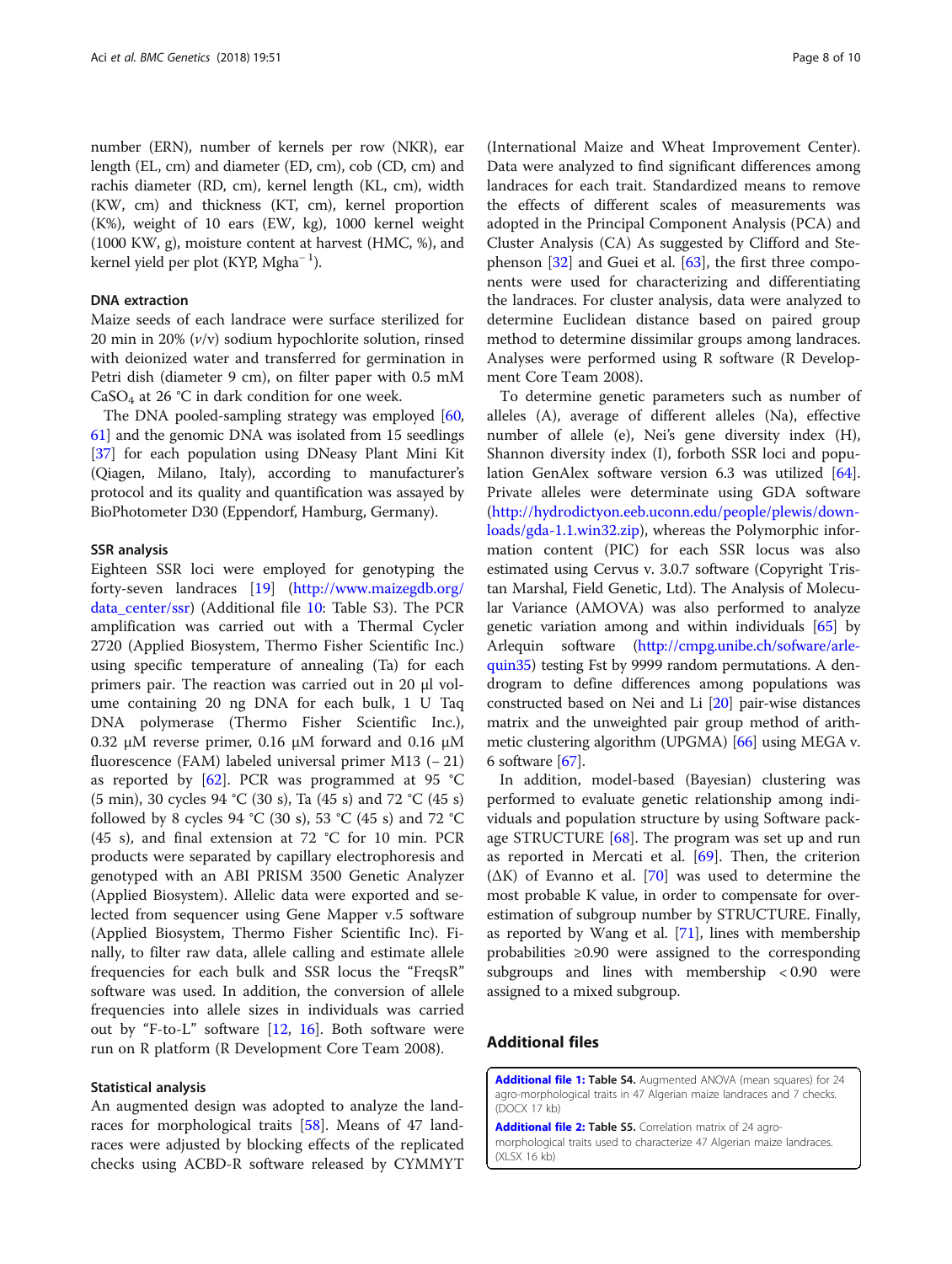<span id="page-8-0"></span>[Additional file 3:](https://doi.org/10.1186/s12863-018-0655-2) Table S6. Eigenvalues, variances and coefficients associated with first three principal components. (DOCX 15 kb)

[Additional file 4:](https://doi.org/10.1186/s12863-018-0655-2) Figure S1. Principal component analysis of the 47 Algerian maize landraces based on 24 agro-morphological traits. (JPEG 152 kb)

[Additional file 5:](https://doi.org/10.1186/s12863-018-0655-2) Table S7. Landraces summary statistics based on SSR analysis. (DOCX 14 kb)

[Additional file 6:](https://doi.org/10.1186/s12863-018-0655-2) Table S8. Analysis of Molecular Variance. (DOCX 12 kb)

[Additional file 7:](https://doi.org/10.1186/s12863-018-0655-2) Table S9. Partition of the gene diversity among clusters. (DOCX 12 kb)

[Additional file 8:](https://doi.org/10.1186/s12863-018-0655-2) Table S1. List of the 47 Algerian maize landraces. (DOCX 22 kb)

[Additional file 9:](https://doi.org/10.1186/s12863-018-0655-2) Table S2. Agro-morphological traits recorded in the 47 Algerian maize landraces. (DOCX 15 kb)

[Additional file 10:](https://doi.org/10.1186/s12863-018-0655-2) Table S3. Primers used to detect SSR marker. (DOCX 14 kb)

#### Abbreviations

AMOVA: Analysis of Molecular Variance; CIMMYT/IBPGR: International Board for Plant Genetic Resources; Fst: inbreeding coefficient within subpopulations relative to the total population (genetic differentiation); H: Nei's gene diversity index; PCA: principal component analysis; PCR: Polymerase chain reaction; PIC: Polymorphic information content; SSR: Simple sequence repeat; UPGMA: unweighted pair group method using arithmetic averages

#### Funding

The authors wish to acknowledge the Ministry of the high education and scientific research from Algeria that financed the project and the Università Mediterranea di Reggio Calabria, Italy for supporting some technical and financial aspects for the realization of this work.

#### Availability of data and materials

The datasets used and/or analyzed during the current study are available from the corresponding authors on reasonable request.

#### Authors' contributions

All the authors conceived and designed the experiments; MMA, AL, AM, and MA carried out the experiments; MMA, AL and FS performed the statistical analysis; MMA, AL, LK and FS commented the results and drafted the manuscript. All the authors read and approved the final manuscript.

#### Ethics approval and consent to participate

The authors declare that the experiments of this study comply with the current laws. The populations used in the present research belong to a crop species not at risk of extinction. The maize populations utilized in the present study are available at LRGB, École Nationale Supérieure Agronomique (ENSA), Avenue Pasteur, Hassan Badi, El Harrach-Algiers 16,200, Algeria.

#### Consent for publication

Not applicable.

#### Competing interests

The authors declare that they have no competing interests.

### Publisher's Note

Springer Nature remains neutral with regard to jurisdictional claims in published maps and institutional affiliations.

#### Received: 15 November 2017 Accepted: 12 July 2018 Published online: 01 August 2018

#### References

1. Whitt SR, Wilson M, Tenaillon MI, Gaut BS, Buckler ES. Genetic diversity and selection in the maize starch pathway. Proc Natl Acad Sci U S A. 2002;99: 12959–62.

- 2. Matsuoka Y, Vigouroux Y, Goodman MM, Sanchez Garcia J, Buckler E, Doebley J. A single domestication for maize shown by multilocus microsatellite genotyping. Proc Natl Acad Sci U S A. 2002;99:6080–4.
- 3. Doebley JF. The genetics of maize evolution. Ann Rev Genet. 2004;38:37–59.
- 4. Revilla P, Soengas P, Cartea ME, Malvar RA, Ordás A. Isozyme variability among European maize populations and the introduction of maize in Europe. Maydica. 2003;48:141–52.
- 5. Laumont P, Laby H. Le maïs et sa culture en Algérie. Doc et Rens agricoles. 1950; Bulletin n. 155, Alger.
- 6. Chevalier A. Les Productions végétales du Sahara et de ses confins Nord et Sud. Passé-Présent-Avenir. Revue de Botanique Appliquée & D'Agriculture Tropicale. 1932;12:669–924. bulletin 133-134
- 7. Djemel A, Revilla P, Hanifi-Mekliche L, Malvar RA, Alvarez A, Khelifi L. Maize (Zea mays L.) from the Saharan oasis: adaptation to temperate areas and agronomic performance. Genet Res Crop Evol. 2011;59:1493–504.
- 8. Pressoir G, Berthaud J. Population structure and strong divergent selection shape phenotypic diversification in maize landraces. Heredity. 2004;92:95–101.
- 9. Franco J, Crossa J, Ribaut JM, Betran J, Warburton ML, Khairallah M. A method for combining molecular markers and phenotypic attributes for classifying plant genotypes. Theor Appl Genet. 2001;103:944–52.
- 10. Smith JSC, Smith OS. Fingerprinting crop varieties. Adv Agron. 1992;47:85–140.
- 11. Senior ML, Murphy JP, Goodman MM, Stuber CW. Utility of SSRs for determining genetic similarities and relationships in maize using agarose gel system. Crop Sci. 1998;38:1088–98.
- 12. Warburton ML, Xianchun X, Crossa J, Franco J, Melchinger AE, Frisch M, et al. Genetic characterization of CIMMYT inbred maize lines and open pollinated populations using large scale fingerprinting methods. Crop Sci. 2002;42:1832–40.
- 13. Reif JC, Hamrit S, Heckenberger M, Schipprack W, Maurer PH, Bohn M, et al. Genetic structure and diversity of European flint maize populations determined with SSR analysis of individuals and bulks. Theor Appl Genet. 2005;111:906–13.
- 14. Vigouroux Y, Glaubitz JC, Matsuoka Y, Goodman MM, Sánchez JG, Doebley J. Population structure and genetic diversity of New World maize races assessed by DNA microsatellites. Am J Botany. 2008;95:1240–53.
- 15. Cömertpay G, Baloch FS, Kilian B, Ülger AC, Hözkan H. Diversity assessment of Turkish maize landraces based on fluorescent labeled SSR markers. Plant Mol Biol Rep. 2012;30:261–74.
- 16. Dubreuil P, Warburton M, Chastanet M, Hoisington D, Charcosset A. More on the introduction of temperate maize into Europe: large-scale bulk SSR genotyping and new historical elements. Maydica. 2006;51:281–91.
- 17. Warburton ML, Reif J, Frisch M, Bohn M, Bedoya C, Xia X. Genetic diversity in CIMMYT non-temperate maize germplasm: landraces, open pollinated varieties, and inbred lines. Crop Sci. 2008;48:617–24.
- 18. Liu Z, Guo R, Zaho J, Cai Y, Wang F, Cao M, et al. Genetic diversity of two important groups of maize landraces with the same name in China revealed by M13 tailed-primers SSRs. Agr Sci China. 2009;8:15–23.
- 19. Aci MM, Revilla P, Morsli A, Djemel A, Belalia N, Kadri Y, et al. Genetic diversity in Algerian maize (Zea mays L.) landraces using SSR markers. Maydica. 2013;58:304–10.
- 20. Nei M, Li W. Mathematical model for studying genetic variation in terms of restriction endonucleases. Proc Natl Acad Sci U S A. 1979;76:5269–73.
- 21. Carena MJ, Yang J, Caffarel C, Mergoum M, Hallauer AR. Do different production environments justify separate maize breeding programs? Euphytica. 2009;169:141–50.
- 22. Ignjatovic-Micic D, Ristic D, Babic V, Andjelkovic V. Vancetovic J. A simple SSR analysis for genetic diversity estimation of maize landraces. Genetika. 2015;47:53–62.
- 23. Zeven AC. Landraces: a review of definition and classification. Euphytica. 1998;104:127–39.
- 24. Bolaños J, Edmeades GO. The importance of the anthesis-silking interval in breeding for drought tolerance in tropical maize. Field Crops Res. 1996;48:65–80.
- 25. Ribaut JM, Hoisington DA, Deutsch JA, Jiang C, Gonzalez de Leon D. Identification of quantitative trait loci under drought condition in tropical maize. 1. Flowering parameters and the anthesis-silking interval. Theor Appl. Genetics. 1996;92:905–14.
- 26. Ngugi K, Cheserek J, Muchira C, Chemining'wa G. Anthesis to Silking interval usefulness in developing drought tolerant maize. J Renew Agr. 2013;1:84–90.
- 27. Asfaw Z. Relationship between spike morphology, hordeins and altitude within Ethiopian barley, Hordeum vulgare L. (Poaceae). Hereditas. 1989; 110:203–9.